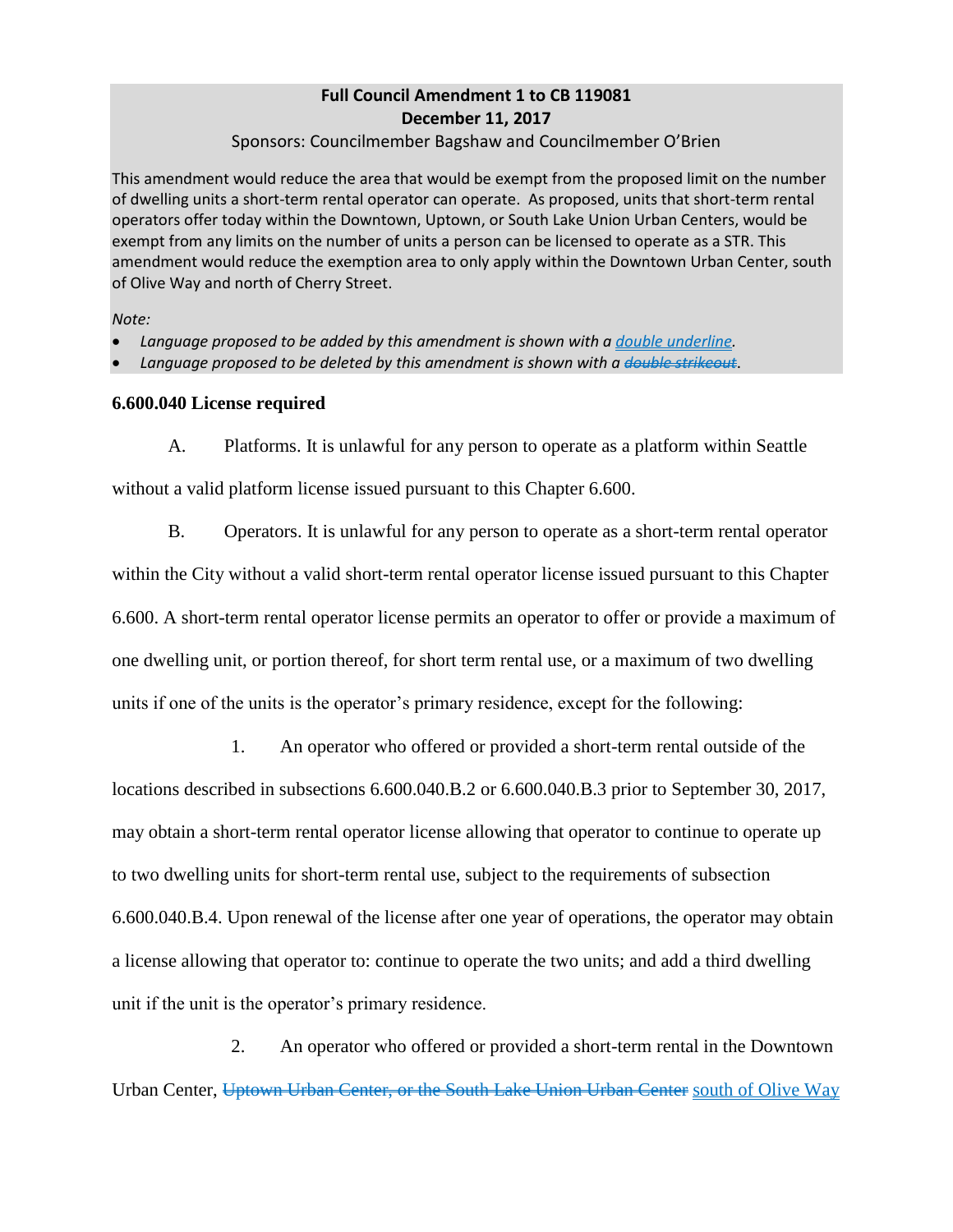and north of Cherry Street, as established in the Seattle Comprehensive Plan (2016), prior to September 30, 2017, may obtain a short-term rental operator license allowing them to continue to operate those units and to offer or provide up to one additional dwelling units for short-term rental use, or a maximum of two dwelling units, if one of the units is the operator's primary residence, subject to the requirements of subsection 6.600.040.B.4.

3. An operator who offered or provided a short-term rental in any dwelling units within a multifamily building constructed after 2012 that contains no more than five dwelling units established by permit under Title 23 and is located in the First Hill/Capitol Hill Urban Center, as established in the Seattle Comprehensive Plan, prior to September 30, 2017, may obtain a short-term rental operator license allowing them to continue to operate those units and to offer or provide up to one additional dwelling units for short-term rental use, or a maximum of two dwelling units, if one of the units is the operator's primary residence, subject to the requirements of subsection 6.600.040.B.4.

\* \* \*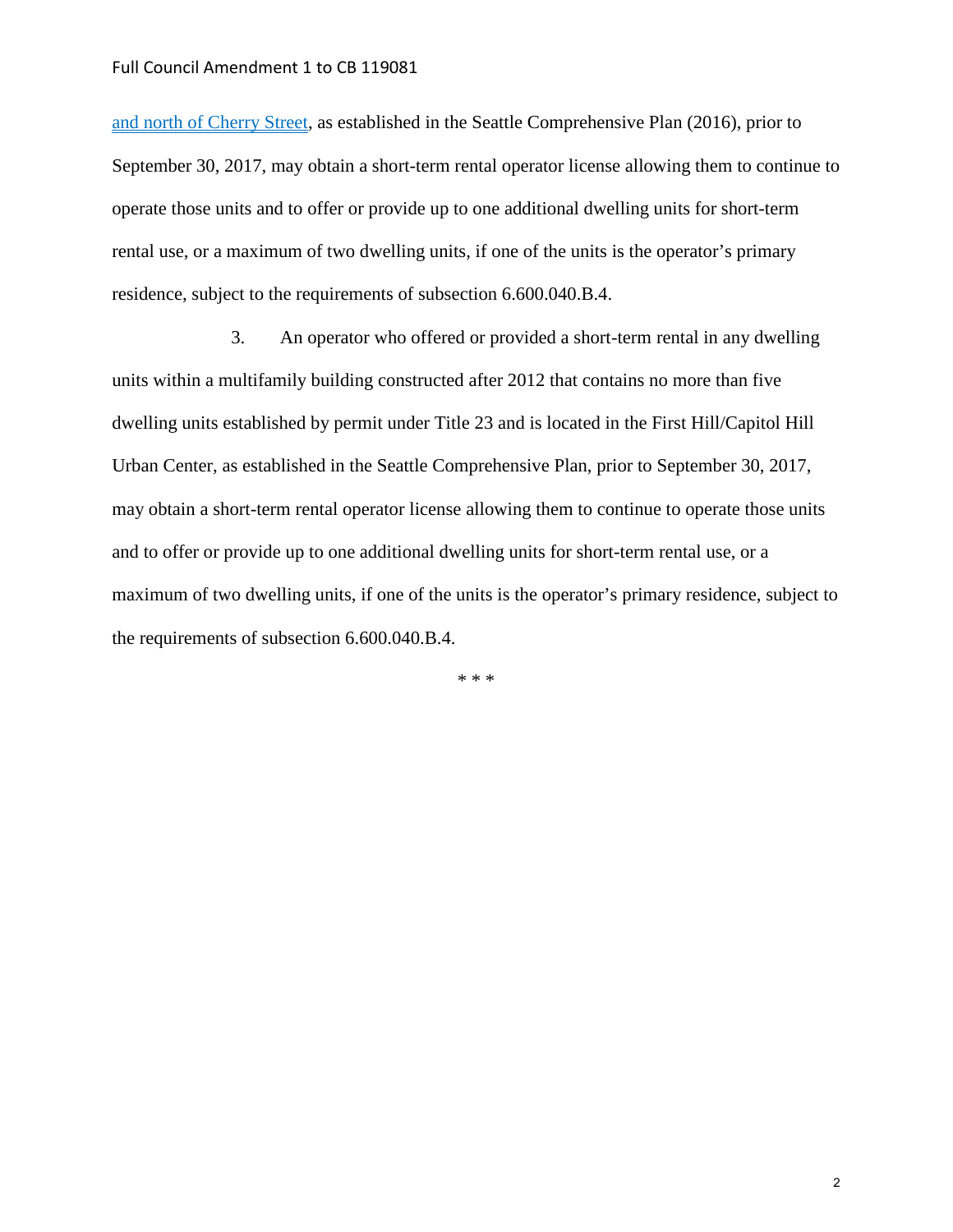## **Full Council Amendment 2 to CB 119081 December 11, 2017** Sponsor: Councilmember O'Brien

This amendment would introduce a license fee for platform companies based on the total number of nights booked for short-term rental use through the platform. The per night fee would be \$2, calculated and paid on a quarterly basis.

*Note:* 

- *Language proposed to be added by this amendment is shown with a double underline.*
- *Language proposed to be deleted by this amendment is shown with a double strikeout*.

### **6.600.090 License fees**

A. Short-term rental platform license fees. The fee for a platform license issued

pursuant to this Chapter 6.600 shall be a quarterly fee based on the total number of nights booked for short-term rental use through the platform. Platforms shall pay  $\frac{60}{20}$  per night booked. The per night fees shall be calculated and paid on a quarterly basis. If a platform fails to provide complete information as required by subsection 6.600.060.C, the Director may estimate the quarterly per night license fee.

\* \* \*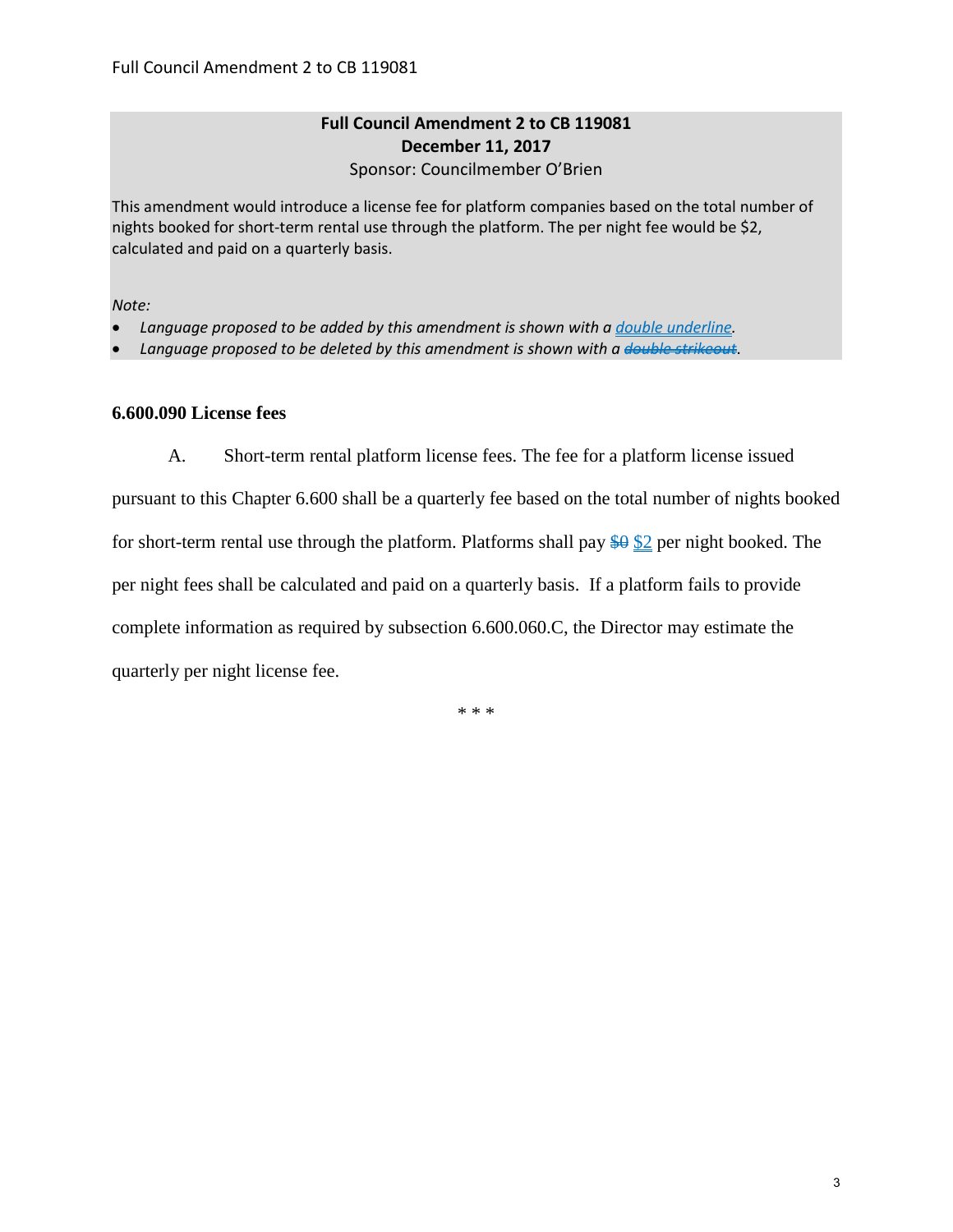# **Full Council Amendment 3 to CB 119081 December 11, 2017**

Sponsors: Councilmember O'Brien and Councilmember Herbold

This amendment would:

- clarify that the Director of FAS is expected to review all short-term rental license fees annually and make any adjustments needed to achieve cost recovery of the Director's administrative, enforcement and other regulatory costs and no more; and
- amend Section 2, requesting that the Department of Finance and Administrative Services reviews and makes a recommendation to the City Council on the fee structure for short-term rental platforms.

*Note:* 

- *Language proposed to be added by this amendment is shown with a double underline.*
- *Language proposed to be deleted by this amendment is shown with a double strikeout*.

**\* \* \*** 

### **6.600.090 License fees**

**\* \* \*** 

D. The Director  $((\frac{1}{2}m\omega + \frac{1}{2}m) \sinh \omega + \sinh \omega)$  annually any of the licensing fees in

subsections 6.600.090.A, 6.600.090.B and 6.600.090.C and shall make any necessary

adjustments in a  $((\frac{4}{2})$  Director's Rule $((\frac{6}{2}))$  to ensure the fees achieve full cost recovery of the

Director's administrative, enforcement, and other regulatory costs and no more, after

consideration of the following factors:

1. The projected costs and annual budget allotted for administrative,

enforcement and regulatory costs across the short-term rental industry;

- 2. The need for increased enforcement to reduce illegal activity;
- 3. The total number of nights booked in City limits across the short-term

rental industry; and

4. The administrative burden of issuing additional platform or operator

licenses.